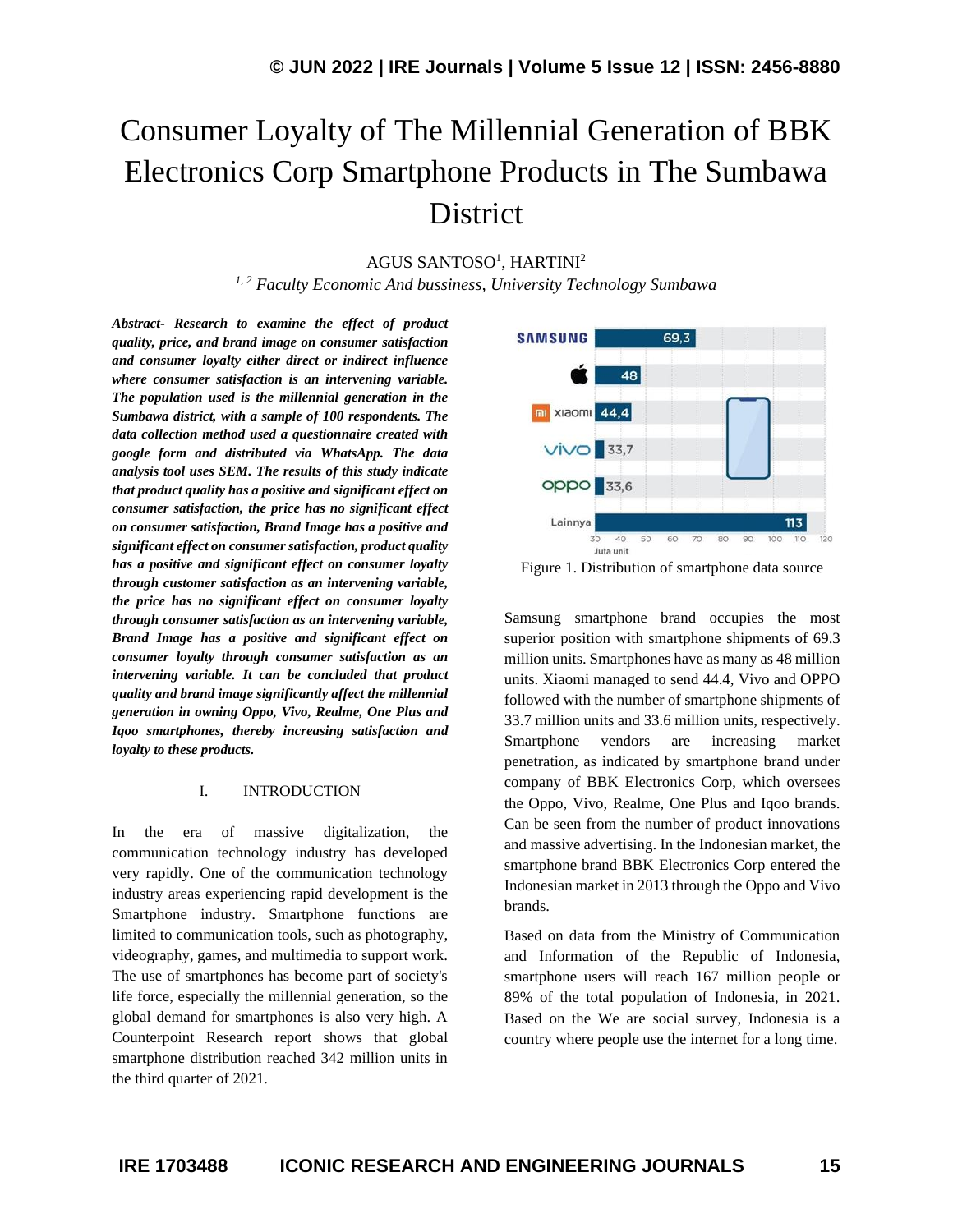# **© JUN 2022 | IRE Journals | Volume 5 Issue 12 | ISSN: 2456-8880**



Figure 2. Smartphone user data source weare social

Average daily internet time using any device: 8 hours, 52 minutes, making Indonesia a destination country for smartphone sales. The millennial generation is the highest market share for smartphone users, so many manufacturers make market segmentation based on the preferences of the millennial generation.

In buying a smartphone, consumers have many considerations, including quality, price, and brand image. Currently, companies are racing against each other to increase customers and maintain product quality to create a competitive advantage over their competitors. According to Kotler and Keller (2016:164), quality is the ability of an item to provide results that match or even exceed what consumers want. The higher the quality of a product, the more likely it meet consumer expectations. Quality can be in product durability, sound design, and features. In addition to the product, other factors can increase customer satisfaction, namely price.

The price given by the producer will significantly influence the consumer's decision to make repeated purchases. According to Kotler (2003), price is the amount of value that consumers exchange for the benefits of having a product or service whose value is set by the seller for the same price as the buyer. It is crucial to determine the price based on the purchasing power of consumers.

Another factor that affects consumer satisfaction is the brand image. Consumers always consider the brand image attached to the products they have purchased. According to Kotler (2005:201), brand image is a set of beliefs, ideas, and impressions that a person has of a brand. Brand Image can describe the lifestyle, social status in the community so that when you have a brand that has a good track record, it will lead to consumer satisfaction.

The fulfillment of consumer expectations from product purchases will result in customer satisfaction. Kotler (2016: 153) defines consumer satisfaction as a person's feeling of pleasure or disappointment that arises after comparing a product or service (or result) with his expectations. If performance fails to meet expectations, the customer will feel dissatisfied. If the performance is in line with expectations, the customer will be satisfied. If performance exceeds expectations, the customer will feel very satisfied or happy.

Repeated purchases of products by consumers and the presence of new consumers are indicators that a product can maintain its position in the market. Maintaining customer loyalty is very important for companies to be sustainable. Based on this, research was conducted to determine whether the variables of product quality, price and brand image affect consumer loyalty with satisfaction as an intervening variable.

#### II. METHODOLOGY

The research method used in this research is a quantitative method, with the analytical tool being path analysis. The population in this study is the millennial generation in the Sumbawa district, with the sampling technique being purposive sampling. Purposive sampling determines the sample intentionally according to the criteria with the criteria that respondents have used products from BBK Electronics Corp., which oversees the Oppo, Vivo, Realme, One Plus and Iqoo brands for the past year. Paul Leedy's formula determined the number of samples in this study:

$$
n = (\frac{z}{e})^2 (p)(1-P)
$$

Information:

 $n =$ sample size

 $P =$  total population

 $e =$  sampling error (10%)error

 $Z =$  standard for the selected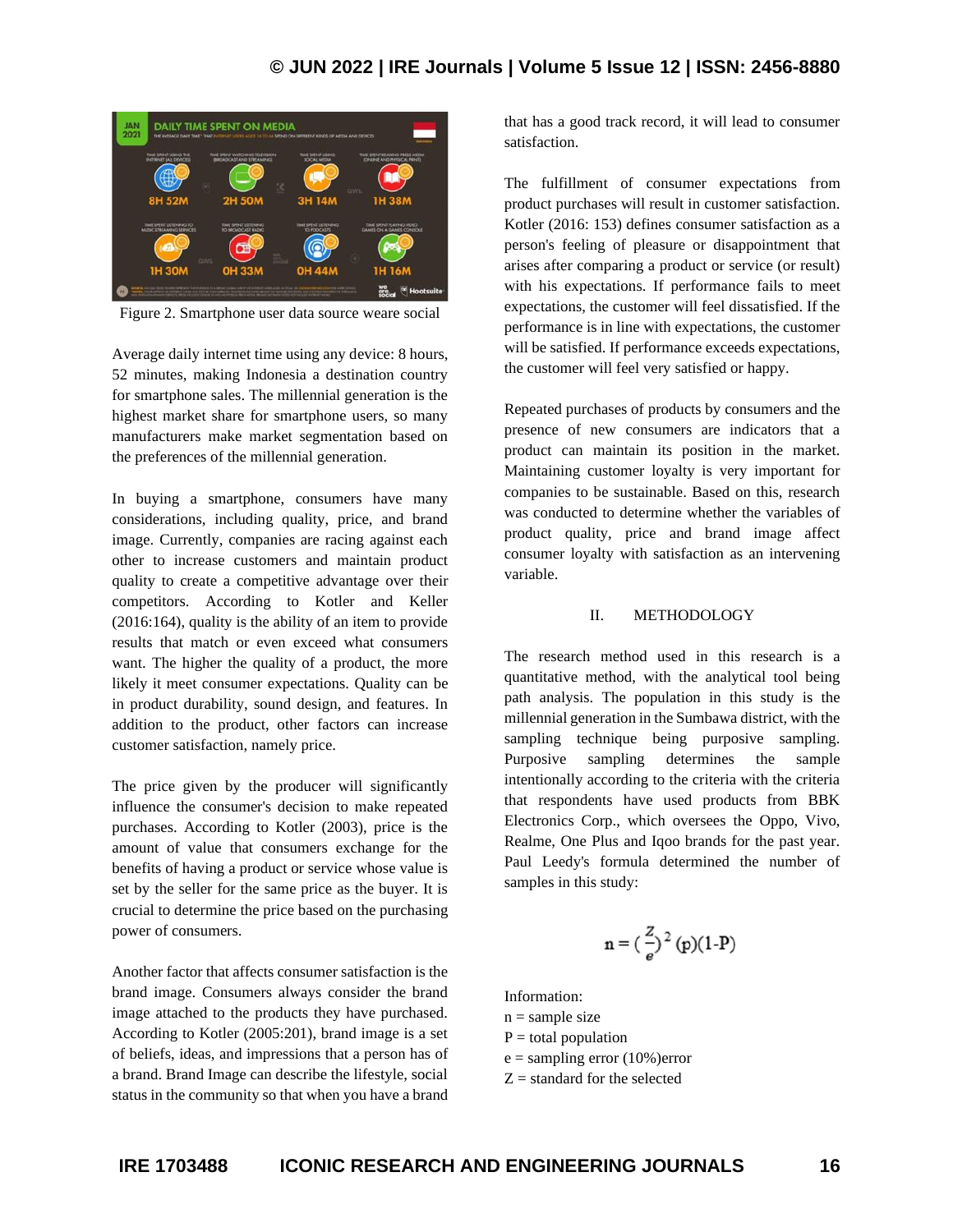If the population of a study is not known, then the maximum P (1−P) value is 0.25 and uses a 95% Confidence Level with an error rate of not more than 10%. The sample size is  $N = 96.04$ , but in this study, 100 respondents were used according to the number of calculations in the formula below*.*

$$
n = \left(\frac{1.96}{0.1}\right)^2 \left(1 + \frac{1}{0.5}\right)^2 = 96.4
$$

III. RESULT

#### DATA ANALYSE

#### Evaluation of Measurement (Outer) Model

As for this measurement model to test the validity and reliability of the instrument, a research concept and model cannot be tested in a relational and causal relationship prediction model if it has not passed the purification stage in the measurement model.

#### Validity Test Validity

the test is used to test the validity and reliability of the questionnaire to ensure that the respondents can understand the statement items used in this study. According to Ghozali (2016), validity can be determined by convergent validity (outer model) with a loading factor value of 0.70 is considered sufficient, and Average Variance Extracted (AVE) with an AVE value must be above 0.50. In this study, the researchers used a loading factor value of 0.70 and an AVE value of 0.50. Questionnaires have been distributed to 100 respondents, namely the millennial generation. The questionnaire results were processed using SmartPLS 3.2.8 by producing the loading factor in table 1 as follows:

| Table 1 Loading Factor |             |        |    |        |   |  |  |
|------------------------|-------------|--------|----|--------|---|--|--|
|                        | <b>Bran</b> | Loyalt |    |        |   |  |  |
|                        | d           | e      | on | ct     | у |  |  |
|                        | Imag        |        |    | Qualit |   |  |  |
|                        | e           |        |    | у      |   |  |  |
| <b>B12</b>             | 0.74        |        |    |        |   |  |  |
|                        | 3           |        |    |        |   |  |  |
| <b>B21</b>             | 0.76        |        |    |        |   |  |  |
|                        | 3           |        |    |        |   |  |  |
| <b>B22</b>             | 0.79        |        |    |        |   |  |  |
|                        |             |        |    |        |   |  |  |

| <b>B23</b>       | 0.81 |                          |       |       |       |
|------------------|------|--------------------------|-------|-------|-------|
|                  | 9    |                          |       |       |       |
| <b>B32</b>       | 0.79 |                          |       |       |       |
|                  | 9    |                          |       |       |       |
| H1               |      | 0.83                     |       |       |       |
| $\mathbf{1}$     |      | $\overline{\mathcal{L}}$ |       |       |       |
| H1               |      | 0.81                     |       |       |       |
| $\sqrt{2}$       |      | $\overline{7}$           |       |       |       |
| H2               |      | 0.83                     |       |       |       |
| $\mathbf{1}$     |      | $\overline{4}$           |       |       |       |
| H2               |      | 0.84                     |       |       |       |
| $\overline{2}$   |      | 3                        |       |       |       |
| H2               |      | 0.82                     |       |       |       |
| 3                |      |                          |       |       |       |
|                  |      | $\overline{c}$           |       |       |       |
| K1.              |      |                          |       | 0.720 |       |
| $\overline{2}$   |      |                          |       |       |       |
| K1.              |      |                          |       | 0.728 |       |
| 3                |      |                          |       |       |       |
| K1.              |      |                          |       | 0.791 |       |
| $\overline{4}$   |      |                          |       |       |       |
| K1               |      |                          | 0.775 |       |       |
| $\mathbf{1}$     |      |                          |       |       |       |
| K1               |      |                          | 0.793 |       |       |
| $\sqrt{2}$       |      |                          |       |       |       |
| K2.              |      |                          |       | 0.757 |       |
| $\mathbf{1}$     |      |                          |       |       |       |
| K <sub>2</sub> . |      |                          |       | 0.762 |       |
| $\sqrt{2}$       |      |                          |       |       |       |
| K2.              |      |                          |       | 0.741 |       |
| 3                |      |                          |       |       |       |
| K2               |      |                          | 0.811 |       |       |
| $\overline{2}$   |      |                          |       |       |       |
| K3.              |      |                          |       | 0.778 |       |
| $\mathbf{1}$     |      |                          |       |       |       |
| K3.              |      |                          |       | 0.772 |       |
| $\overline{2}$   |      |                          |       |       |       |
| K <sub>3</sub>   |      |                          | 0.732 |       |       |
| $\mathbf{1}$     |      |                          |       |       |       |
| K <sub>3</sub>   |      |                          | 0.775 |       |       |
| $\sqrt{2}$       |      |                          |       |       |       |
| K5.              |      |                          |       | 0.728 |       |
| $\mathbf{1}$     |      |                          |       |       |       |
| K5.              |      |                          |       | 0.734 |       |
| $\sqrt{2}$       |      |                          |       |       |       |
| L11              |      |                          |       |       | 0.829 |
| L12              |      |                          |       |       | 0.809 |
| L22              |      |                          |       |       | 0.765 |
|                  |      |                          |       |       |       |
| L31              |      |                          |       |       | 0.846 |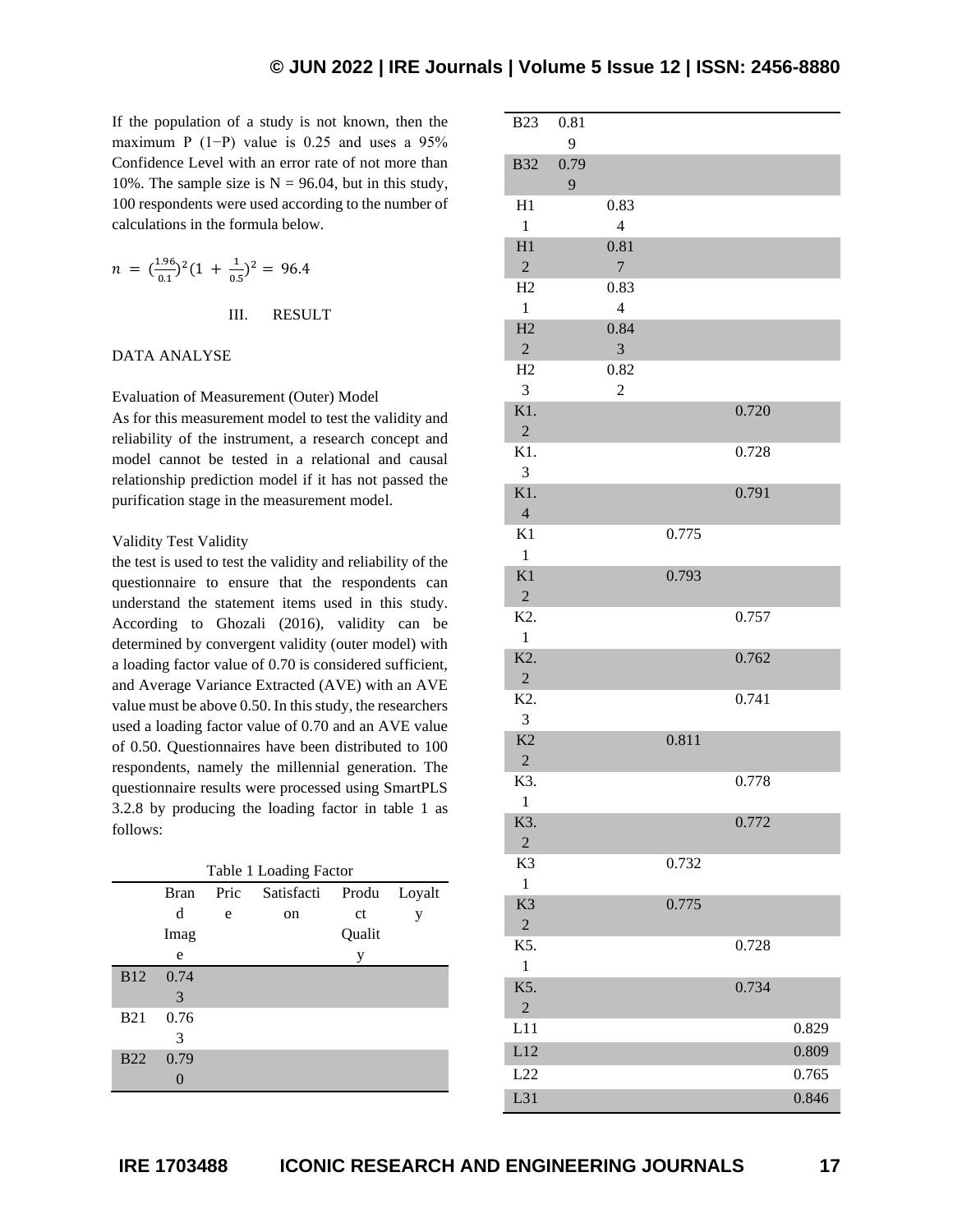# **© JUN 2022 | IRE Journals | Volume 5 Issue 12 | ISSN: 2456-8880**

| L32             |       | 0.836 |
|-----------------|-------|-------|
| L <sub>41</sub> |       | 0.821 |
| $k$ 21          | 0.720 |       |
|                 |       |       |

Source: Data processed by Researchers Using SmartPLS 3.2.8

- a. Product quality constructs were measured using PLS-SEM. The indicators that must be removed include K1.1, K2.4, K3.3, K4.1, K4.2, K4.3, K5.3. Factors that have a loading below 0.7 and the algorithm are done again, and the results are valid.
- b. Price constructs were measured using PLS-SEM. It is found that all indicators have a loading factor above 0.7, then it is stated that all indicators are valid.
- c. Brand Image construct is measured by using SmartPLS. Indicators B11, B31 must be discarded because the loading factor is below 0.7, so it must be retested, and the results are all indicators above 0.7.
- d. Consumer Satisfaction construct is measured by using SmartPLS. As a result, several indicators k23 & K33, have a loading factor below 0.7, so it must be retested, and the results show that all indicators have a loading factor above 0.7.
- e. Consumer Loyalty construct is measured by using SmartPLS. The result is that several indicators L21, L33, L42 have a loading factor below 0.7, so they must be discarded and retested. The result shows that all indicators have a loading factor above 0.7.

Based on the table data above, all question items are worth 0.70 and are declared valid. Another parameter used to measure validity is Average Variance Extracted (AVE). According to Wiyono (2011: 403), the AVE value must be above 0.50. The table below shows that all variables have an AVE value greater than 0.50, with the lowest value of 0.565 on the product quality variable and the highest value of 0.689 on the Price variable.

| Table 2 Test Results Covergen Validity |  |  |
|----------------------------------------|--|--|
|----------------------------------------|--|--|

| Construct              | AVE.  | Description |
|------------------------|-------|-------------|
| <b>Brand Image</b>     | 0.613 | Valid       |
| Price                  | 0.689 | Valid       |
| Satisfaction           | 0.590 | Valid       |
| <b>Product Quality</b> | 0.565 | Valid       |

| Loyalty                               |  |
|---------------------------------------|--|
| laureg: Data processed by Researchers |  |

Source: Data processed by Researchers

• Reliability

A reliability test is used to measure consistency and stability in the study. The reliability test can be seen from the value of Cronbach's Alpha and Composite Reliability. To be said to be a reliable construct, the Cronbach's Alpha value must be 0.50, and the Composite Reliability value must be 0.70 (Abdillah & Jogiyanto, 2015: 207). The following is Cronchbach's Alpha and Composite Reliability data:

| Konstruct    | Cronbach's | Composit   | Specificatio |
|--------------|------------|------------|--------------|
|              | Alpha      | e          | n            |
|              |            | Reliabilit |              |
|              |            | y          |              |
| <b>Brand</b> | 0.842      | 0.888      | Valid        |
| Image        |            |            |              |
| Price        | 0.888      | 0.917      | Valid        |
| Satisfactio  | 0.862      | 0.896      | Valid        |
| n            |            |            |              |
| Product      | 0.914      | 0.928      | Valid        |
| Quality      |            |            |              |
| Lovalty      | 0.902      | 0.924      | Valid        |

|  |  |  | Table 3 Test Results Reliability |
|--|--|--|----------------------------------|
|--|--|--|----------------------------------|

Source: Data processed Researcher Using SmartPLS 3.2.8

From the data above, it can be concluded that all variables are proven to be reliable because they have a Cronbach's Alpha value of 0.50 and a Composite Reliability value of 0.70. The lowest Cronchbach's Alpha value is 0.842 on the Brand Image variable, and the highest value is 0.914 on product quality. While the lowest Composite Reliability value is 0.888 on the Brand Image variable, and the highest value is 0.928 on the product quality variable.

• Determinant coefficient (R2)

The R2 measures the degree of various changes in the independent variable on the dependent variable. The following are the results of the R2 value used to measure the level of variance of change: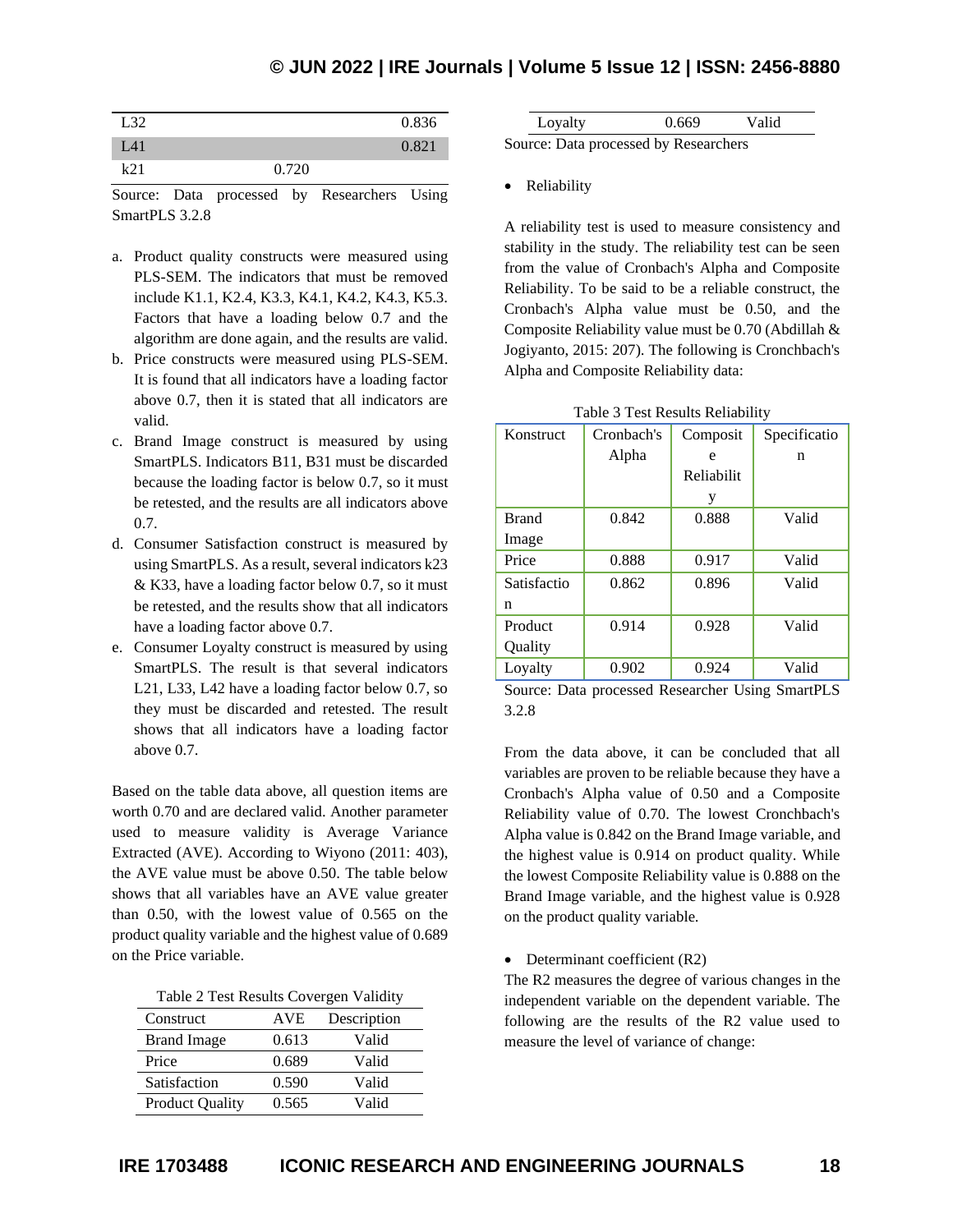# **© JUN 2022 | IRE Journals | Volume 5 Issue 12 | ISSN: 2456-8880**

| Table 4 Determinant Coefficient Results |  |
|-----------------------------------------|--|
|-----------------------------------------|--|

|              | R Square | R Square Adjusted |
|--------------|----------|-------------------|
| Satisfaction | 0.684    | 0.675             |
| Loyalty      | 0.248    | 0.240             |

Based on the table above, it can be seen that the R2 value of the consumer satisfaction variable is 0.684, which means that the variable consumer satisfaction can be explained by the variables of product quality, price and brand image of 68.4%. At the same time, the rest of is other variables outside the research model explain 31.6%. The value of R2 on the consumer loyalty variable is 0.248, meaning that the variables of product quality can explain the consumer loyalty variable, price, brand image and customer satisfaction of 24.8%, while other variables outside this research model explain the remaining 75.2%.

#### • Hypothesis Testing

The relationship between latent variables in this research model can be seen from the estimation results of path coefficients and their level of significance (p values). Hypothesis testing in the study can be seen from the magnitude of the p values. If t statistic  $> s$ table and  $p$  values  $< 0.05$ , Ho is rejected, or there is a significant effect. The t-statistic value between the independent variable to the dependent variable in the Path Coefficient table at the SmartPLS output below.

| Table 5 Path Coefficient Test Results |       |      |        |                   |      |
|---------------------------------------|-------|------|--------|-------------------|------|
|                                       | Origi | Sam  | Standa | т                 | P    |
|                                       | nal   | ple  | rd     | <b>Statistics</b> | Valu |
|                                       | Samp  | Mea  | Deviat | ( O/STD           | es   |
|                                       | 1e    | n    | ion    | $EV$ )            |      |
|                                       | (O)   | (M)  | (STD   |                   |      |
|                                       |       |      | EV     |                   |      |
| <b>Brand</b>                          | 0.458 | 0.44 | 0.115  | 3.993             | 0.00 |
| Image -                               |       | 7    |        |                   | 0    |
| $\gt$                                 |       |      |        |                   |      |
| Satisfac                              |       |      |        |                   |      |
| tion                                  |       |      |        |                   |      |
| Price $\rightarrow$                   | 0.066 | 0.07 | 0.075  | 0.882             | 0.37 |
| Satisfac                              |       | 4    |        |                   | 8    |
| tion                                  |       |      |        |                   |      |
| Satisfac                              | 0.498 | 0.50 | 0.083  | 5,972             | 0,00 |
| tion $\rightarrow$                    |       | 8    |        |                   | 0    |
| Loyalty                               |       |      |        |                   |      |

| Product            | 0.380 | 0.38      | 0.109 | 3,484       | 0.00  |
|--------------------|-------|-----------|-------|-------------|-------|
| Quality            |       | 9         |       |             | 1     |
| $\rightarrow$      |       |           |       |             |       |
| Satisfac           |       |           |       |             |       |
| tion               |       |           |       |             |       |
| Price ->           | 0.033 | 0.04      | 0.043 | 0.772       | 0.44  |
| Satisfac           |       | 1         |       |             | 1     |
| tion $\rightarrow$ |       |           |       |             |       |
| Loyalty            |       |           |       |             |       |
| <b>Brand</b>       | 0.228 | 0.22      | 0.070 | 3,260       | 0.00  |
| Image -            |       | 7         |       |             | 1     |
| $\geq$             |       |           |       |             |       |
| Satisfac           |       |           |       |             |       |
| tion $\rightarrow$ |       |           |       |             |       |
| Loyalty            |       |           |       |             |       |
| Product            | 0.189 | 0.19      | 0.058 | 3.239       | 0.00  |
| Quality            |       | 6         |       |             | 1     |
| $\rightarrow$      |       |           |       |             |       |
| Satisfac           |       |           |       |             |       |
| tion $\rightarrow$ |       |           |       |             |       |
| Loyalty            |       |           |       |             |       |
| Source:            | Data  | processed | by    | Researchers | Using |

SmartPLS 3.2.8

From table 5 above, it can be seen that the value of the original sample estimate of Brand Image is 0.458 with a significance below 5%, as indicated by the tstatistical value of 3.993, which is greater than the ttable value of 1,99. The positive original sample estimate value indicates that the Brand Image positively affects consumer satisfaction. Based on the regression results, it can be concluded that the third hypothesis is accepted.

The second test is carried out to see whether product quality positively affects consumer satisfaction. The test results can be seen in Table 5 above. The quality of the product obtained the original sample estimate value of  $0.380$  with a t-statistic value of  $3.484 > 1.99$ which means that product quality has a positive effect on consumer satisfaction with a significance level below 5% (significant). Based on the test results, it can be concluded that the first hypothesis is accepted.

Testing the second hypothesis is intended to see the effect of price on consumer satisfaction. Based on the test results, the price obtained the original sample estimate value of 0.066 with a t-statistic value of 0.882 < 1.99 t-table, which means that the price variable has no positive effect of 37.8% on consumer satisfaction.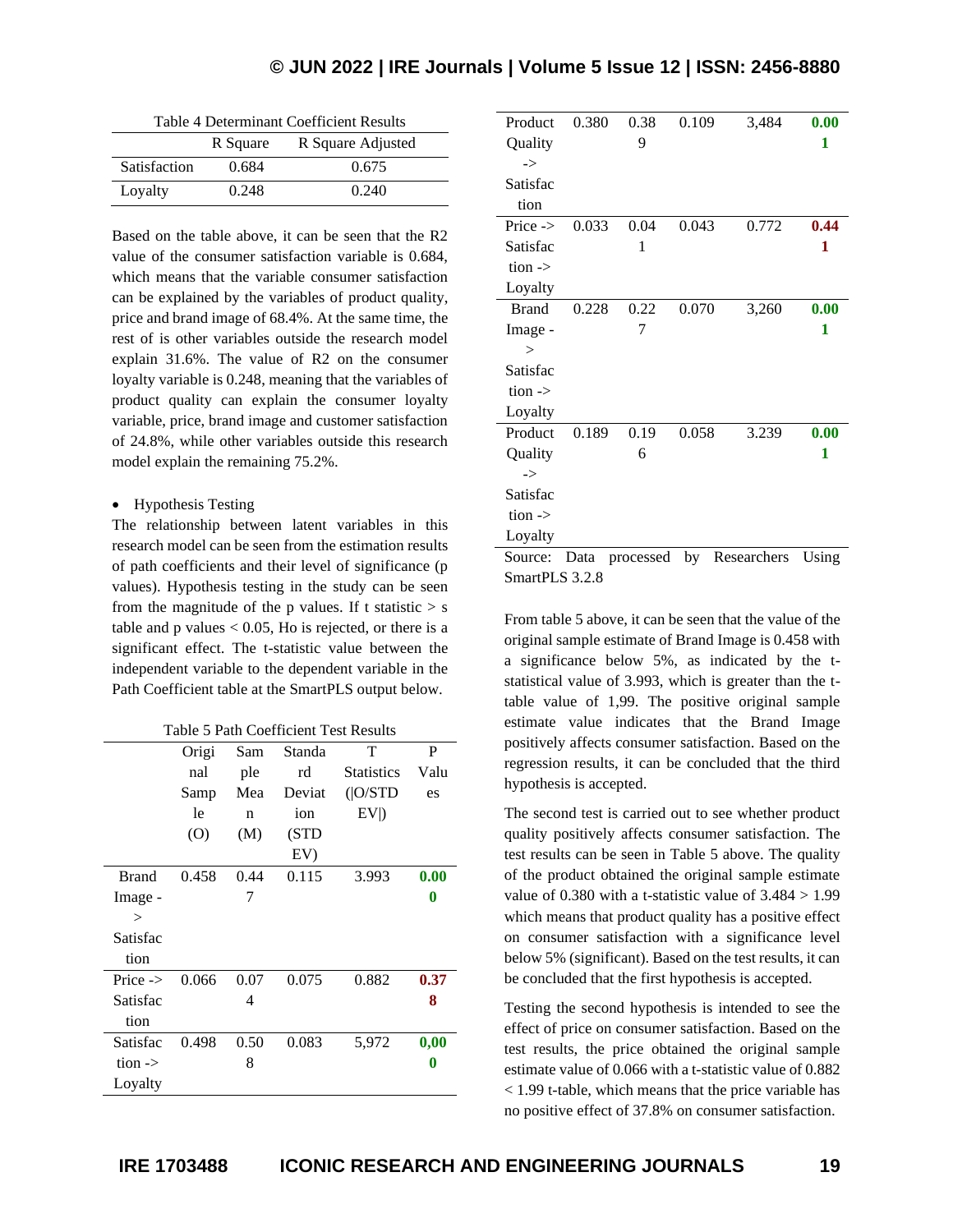From table 4 above, it can be seen that the value of the original sample estimate of Brand Image is 0.228 with a significance below 5%, which is indicated by the tstatistical value of 3.260, which is greater than the ttable value of 1.99. The positive original sample estimate value indicates that Brand Image positively affects consumer loyalty through customer satisfaction. Based on the results of the regression, it can be concluded that the sixth hypothesis is accepted . Further testing is carried out to see whether product quality positively affects consumer loyalty through customer satisfaction. The test results can be seen from Table 5 above, the quality of the product obtained the original sample estimate value of 0.189 with a tstatistic value of  $3.239 > 1.99$  which means that product quality has a positive effect on Consumer Loyalty through Consumer Satisfaction with a significance level below 5% (significant). Based on the test results, it can be concluded that the fourth hypothesis is accepted.

Testing the fifth hypothesis is intended to see the effect of price on consumer loyalty through customer satisfaction. Based on the test results, the price obtained the original sample estimate value of 0.033 with a t-statistic value of  $0.772 < 1.99$  t-table, which means that the price variable has no positive effect of 44.1% on consumer loyalty through consumer satisfaction.

## IV. DISCUSSION

# **Direct and Indirect Effects of Product Quality, Consumer Satisfaction and Consumer Loyalty**

Based on the results of testing the first hypothesis, it can be concluded that the product quality variable positively affects consumer satisfaction and vice versa. In the indirect test results between product quality and loyalty through consumer satisfaction, there is a positive and significant effect. The better the quality of goods or services received by consumers, the more satisfied consumers are with these goods and make them loyal to continue buying them.

The results of this study are consistent with the research of Diputra & Yasa (2021), which suggests that product quality can increase consumer satisfaction, which can increase consumer loyalty. The better the quality of the product, the higher the consumer loyalty to buy and use the Oppo, Vivo, Realme, One Plus and Iqoo brand smartphones. Similar research was also carried out by Khoironi & Dongoran (2018), Wilis & Nurwulandari (2020).

Direct and Indirect Effects between Price, Consumer Satisfaction and Consumer Loyalty

The second hypothesis is that price has no significant effect on consumer satisfaction, and the indirect test found that price has no significant effect on loyalty through customer satisfaction. The price does not affect someone to buy a product in this study because the millennial generation does not care about the smartphone price. They will still buy it even though the price is high. The price is also not one of the things that causes someone to be satisfied and loyal to a brand or item, especially in terms of This is a Smartphone brand Oppo, Vivo, Realme, One Plus and Iqoo.

The results of this study are consistent with the research of Yusuf, Aditya, & Nurhilalia. (2019) stated that the price of consumer satisfaction and the price of loyalty through consumer satisfaction as an intervening variable about Samsung smartphone products stated that although the price of Samsung smartphones in Indonesia was very high, it did not affect Indonesians buying Samsung smartphones. The concept of customer satisfaction is not seen from the price but rather from the quality of the product.

## **Direct and Indirect Effects of Brand Image, Consumer Satisfaction and Consumer Loyalty**

The third hypothesis states that Brand Image has a significant effect on consumer satisfaction, tested directly but indirectly. Brand Image also has a positive and significant effect on consumer loyalty through customer satisfaction. The results show that the brand image greatly affects consumer satisfaction. Brand image Smartphone brands Oppo, Vivo, Realme, One Plus and Iqoo among the millennial generation are very good and can provide satisfaction.

The results of this study are consistent with research by Arif & Syahputri (2021), who researched the effect of brand image on consumer satisfaction and the influence of brand image on loyalty through consumer satisfaction as an interfering variable. The results show that to increase customer satisfaction within the company. It is necessary to pay attention to the brand image in the business and the product's brand image to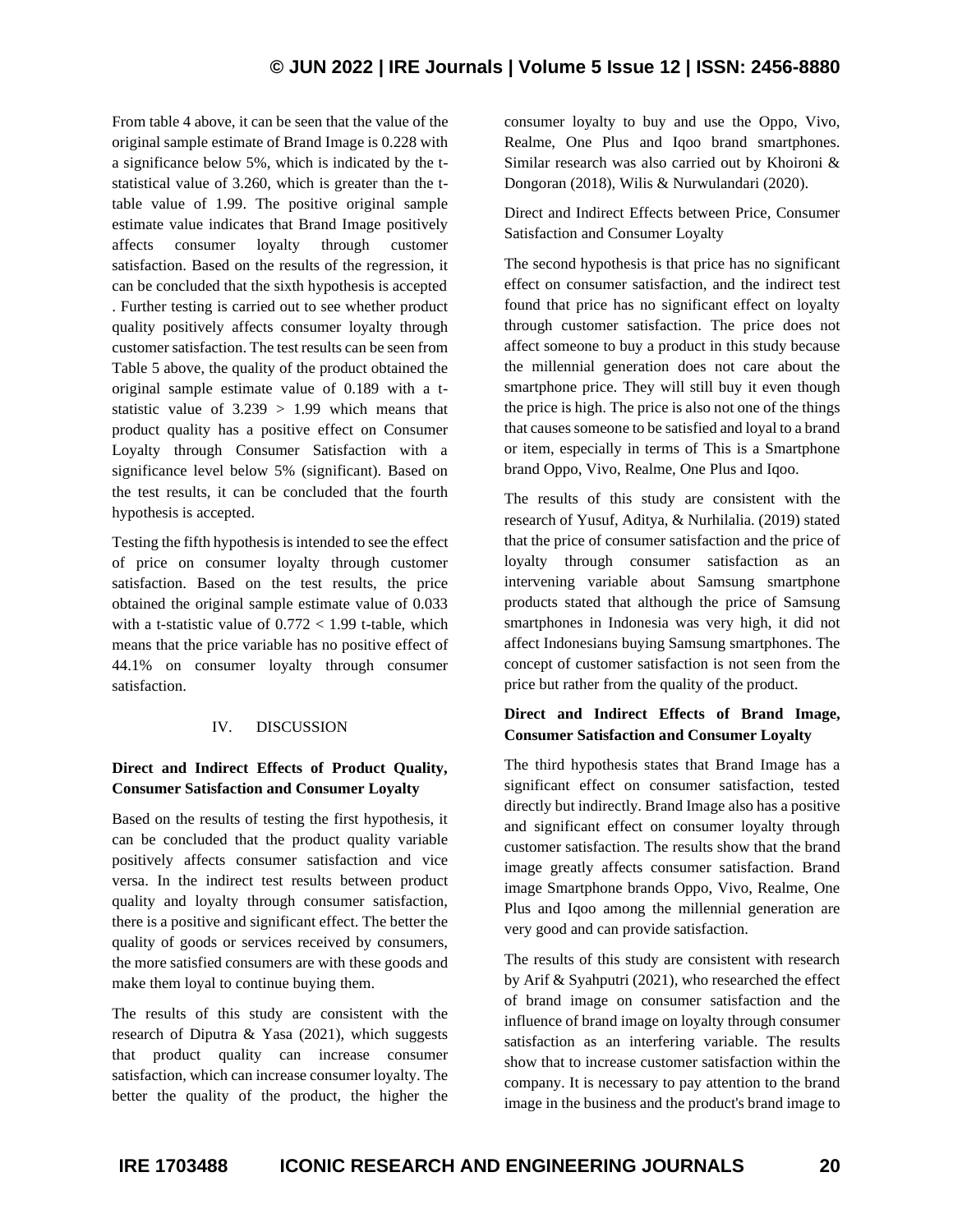get loyal customers from the previous researchers who researched this.

## V. CONCLUSION

This study provides empirical evidence regarding the direct influence of product quality, price and brand image on consumer satisfaction and the indirect effect of product quality, price and brand image on loyalty through consumer satisfaction. This study used a sample of 100 respondents, who are millennials in the Sumbawa district.

The results showed that:

- 1. Product quality has a positive and significant effect on consumer satisfaction. Good product quality can increase the satisfaction of the millennial generation in using smartphones branded Oppo, Vivo, Realme, One Plus and Iqoo.
- 2. Price has no positive and significant effect on consumer satisfaction. Showing the high price does not affect consumers to buy the Oppo, Vivo, Realme, One Plus and Iqoo brands.
- 3. Brand Image has a positive and significant effect on consumer satisfaction. Where the brand images of Oppo, Vivo, Realme, One Plus and Iqoo wellknown increase millennial generation satisfaction in using the.
- 4. Product quality has a positive and significant effect on consumer loyalty through customer satisfaction. Where good product quality can satisfy the millennial generation so that they become loyal to the Oppo, Vivo, Realme, One Plus and Iqoo brands.
- 5. Price has no significant effect on consumer loyalty through customer satisfaction. Where a high price with good quality does not guarantee the millennial generation to be loyal and satisfied with the Oppo, Vivo, Realme, One Plus and Iqoo brands.
- 6. Brand Image has a positive and significant effect on consumer loyalty through customer satisfaction. Where a good brand image can increase the satisfaction of the millennial generation so that they will continue to use the Oppo, Vivo, Realme, One Plus and Iqoo brands.

#### **REFERENCES**

- [1] Abdillah, Willy & Jogiyanto Hartono. Partial Least Square (PLS) – Alternatif Structural Equation Modeling (SEM) dalam Penelitian Bisnis. Yogyakarta: Andi Offset, 2015.
- [2] Arif, M., & Syahputri, A. The Influence of Brand Image and Product Quality on Customer Loyalty with Consumer Satisfaction as a Intervening Variable at Home Industry. In *Journal of International Conference Proceedings (JICP)* Vol. 4, No. 2, pp. 398-412, 2021.
- [3] Diputra, I. G. A. W., & Yasa, N. N. The influence of product quality, brand image, brand trust on customer satisfaction and loyalty. *American International Journal of Business Management (AIJBM)*, *4*(1), 25-34, 2021.
- [4] Djumarno, Sjafar, Djamaludin. The Effect of Brand Image, Product Quality, and Relationship Marketing on Customer Satisfaction and Loyalty. International Journal of Business Marketing and Management (IJBMM), Vol 2, 2017.
- [5] Fasha, H,F, & Putu N,M. Pengaruh Brand Image, Kualitas Produk dan Harga Terhadap Loyalitas Konsu menmelalui Kepuasan Konsumen sebagai Variabel Intervening Produk ZARA di Kota Bandung. e-Proceeding of Management : Vol.6, No.2, 2019.
- [6] Ghozali, Imam. Aplikasi Analisis Multivariate dengan Program IBM SPSS 19. Semarang: Badan Penerbit Universitas Diponegoro, 2011
- [7] Kotler, P & Keller, K. Marketing Management (15th Ed.) London: Pearson Education Limited, 2016
- [8] Khoironi, T. A., Syah, H., & Dongoran, P. Product quality, brand image and pricing to improve satisfaction impact on customer loyalty. *International Review of Management and Marketing*, *8*(3), 51, 2018.
- [9] Muhammad YUSUF, Aditya Halim Perdana Kusuma Putra, & NURHILALIA. The Impact of Product Quality, Price, and Distribution on Satisfaction and Loyalty. *Journal of Distribution Science*, *17*(10), 17–26, 2019.
- [10] Wilis, R., & Nurwulandari, A. The effect of E-Service Quality, E-Trust, Price and Brand Image Towards E-Satisfaction and Its Impact on E-